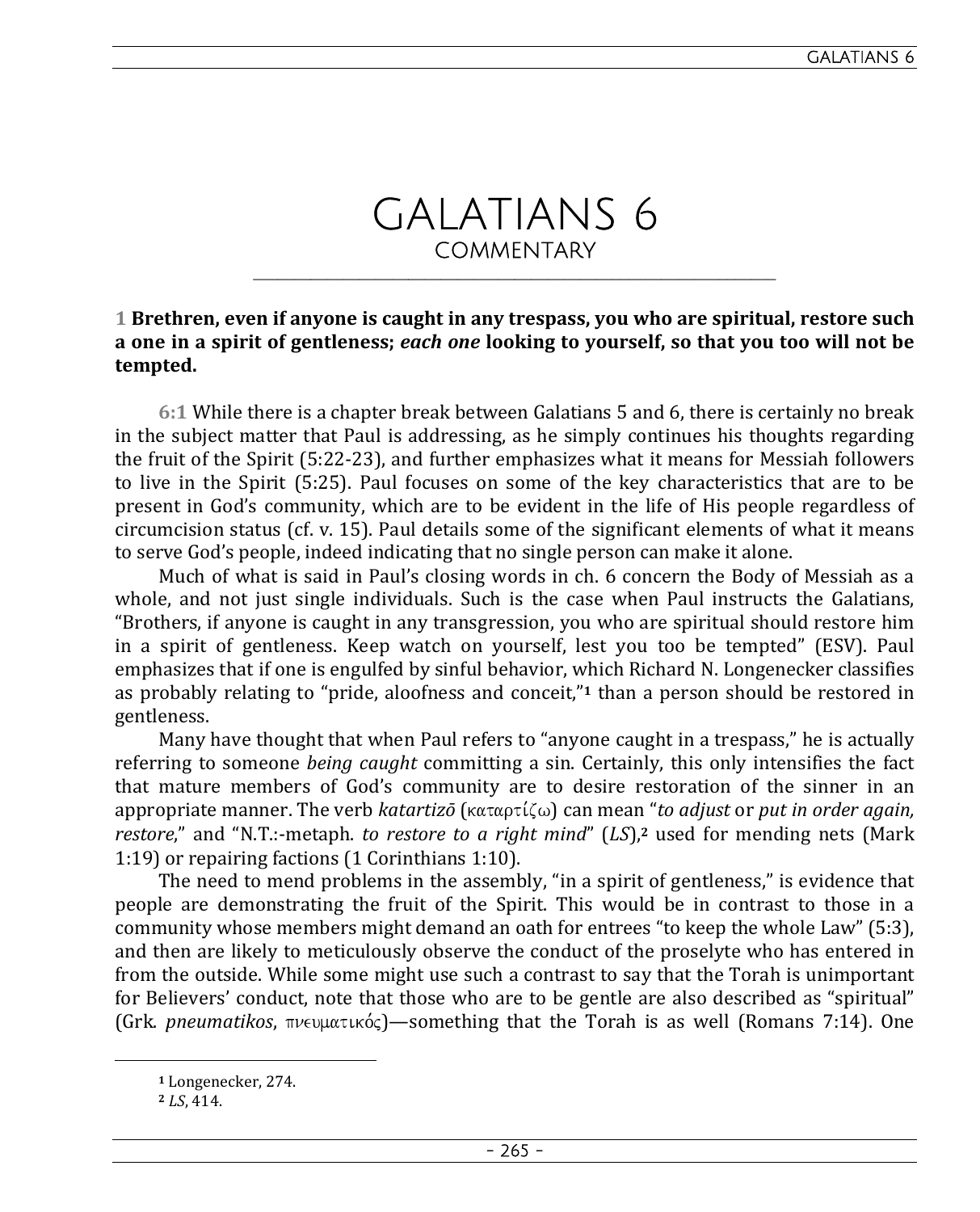#### GALATIANS FOR THE PRACTICAL MESSIANIC

guided by God's Spirit will carefully and properly see that those who commit sin are restored to Him, and to other Believers, in a way that concurs with a Torah ethic tempered by the love demonstrated by Yeshua. Parallels can be noted between v. 1 and other passages in the Apostolic Scriptures:

"If your brother sins, go and show him his fault in private; if he listens to you, you have won your brother" (Matthew 18:15).

"If you forgive the sins of any, *their sins* have been forgiven them; if you retain the *sins* of any, they have been retained" (John 20:23).

"Is anyone among you sick? *Then* he must call for the elders of the [assembly] and they are to pray over him, anointing him with oil in the name of the Lord; and the prayer offered in faith will restore the one who is sick, and the Lord will raise him up, and if he has committed sins, they will be forgiven him" (James 5:14-15).

Unfortunately, the fact that the Torah must be used as a standard, for judging sin (cf. 1 John 3:4), leads some commentators, such as Hans Dieter Betz, to insist instead, "the Galatians considered introducing the Torah. When we look at Paul's recommendation…he suggests a way of dealing with the offense, which does not require the introduction of the law at all."**3** In v. 2, however, Paul tells the Galatians that by bearing each other's burdens they will "fulfill the law of Messiah." Is this something different from the Torah itself, or is it only the command to love others?

#### **2 Bear one another's burdens, and thereby fulfill the law of Messiah.**

**6:2** V. 2, obviously very short, is actually one of the most controversial pieces of Paul's entire letter to the Galatians for today's Christians *and* Messianic Believers. Paul implores the Galatians, "Share each other's troubles and problems, and in this way obey the law of Christ" (NLT). No one should disagree with how the central focus of this is love for neighbor (5:14). There are, to be sure, echoes here of Paul's later words regarding mutual submission (Ephesians 5:21) and making another's needs more important (Philippians 2:3-4).

Is *ton nomon tou Christou* (τὸν νόμον τοῦ Χριστοῦ) something totally different and divorced from the Torah?**4** This is a difficult concept for many examiners to grapple with. Betz himself indicates, this "concept…is strange, since it occurs only here and seems to advocate what Paul has repeatedly rejected in his letter—that the Christian is obliged to do the Law."**<sup>5</sup>** And indeed, some of the commentators with whom we have engaged throughout our study of Galatians do assert that "the Law of Christ" is something widely different than the Torah or

**<sup>3</sup>** Betz, 286.

**<sup>4</sup>** Both the Salkinson-Ginsberg and UBSHNT versions render *ton nomon tou Christou* as *Torah haMashiach* (תּוֹרת המֹשׁיח).

**<sup>5</sup>** Betz, 299.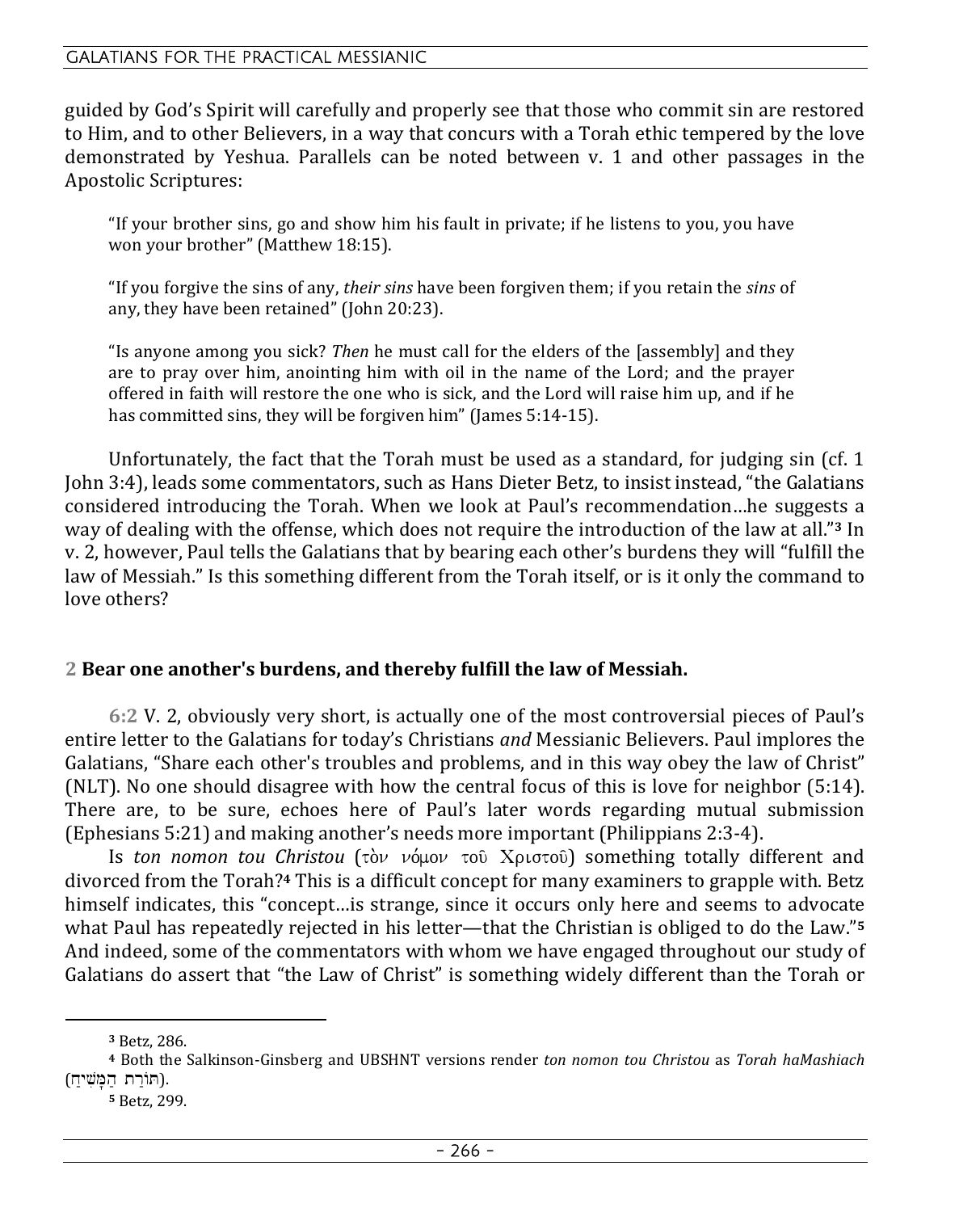Law of Moses. (And it is certainly very easy for people who deny Mosaic origins of the Torah to accept the view that "the Law of Christ" and Law of Moses are totally separate and different.)

To assert that "the Law of Christ" is somehow related to or involving the Torah, would certainly give continued validity to the Law of Moses in the life of Believers today. There are, in fact, divisions among contemporary Christian commentators, between those who think that "the Law of Christ" is something contrary to or different than the Mosaic Torah, *versus* those who think that "the Law of Christ" is related to, or at least somehow involves, the Mosaic Torah:

| THE "LAW OF MESSIAH"                                                                                                                                                                                                                                                                                                                                                   |                                                                                                                                                                                                                                                                                                                                                                                                                                                                                                                                                          |
|------------------------------------------------------------------------------------------------------------------------------------------------------------------------------------------------------------------------------------------------------------------------------------------------------------------------------------------------------------------------|----------------------------------------------------------------------------------------------------------------------------------------------------------------------------------------------------------------------------------------------------------------------------------------------------------------------------------------------------------------------------------------------------------------------------------------------------------------------------------------------------------------------------------------------------------|
| <b>CONTRARY TO/DIFFERENT THAN</b><br>THE TORAH OF MOSES                                                                                                                                                                                                                                                                                                                | <b>RELATED TO/INVOLVING</b><br>THE TORAH OF MOSES                                                                                                                                                                                                                                                                                                                                                                                                                                                                                                        |
| "[T]he law of Christ" must have<br>relevance to what the Judaizers were<br>proposingPaul is not setting forth<br>Jesus as a new Moses. Nor does he view<br>Jesus' teachings as ethical prescriptions<br>to be carried out in rabbinic fashion. <sup>6</sup><br>Richard N. Longenecker                                                                                  | Almost certainly Paul refers in this<br>shorthand way to the Jesus-tradition as<br>indicating how Jesus interpreted the<br>law in his teaching and actionsthe<br>fact that Paul does not call for an<br>abandonment of the law, but retains it<br>(reinterpreted through Christ) as a<br>norm for ethical behaviour and<br>relationships among Christians, is an<br>important reminder that Paul did not<br>see Christianity as constituting a<br>complete break with the religion of<br>Israel, but as its mature form. <sup>7</sup><br>James D.G. Dunn |
| by 'the Law of Christ', Paul does not<br>mean Christ's interpretation of the still<br>binding Mosaic Law, nor even the Torah<br>of the Messiah in some general sense not<br>based in the actual experience of Jesus,<br>including his death on the cross. The<br>Apostleisperfectly capable of<br>speaking of two different Laws. <sup>8</sup><br>Ben Witherington III | The Law of <i>Christ</i> is the Law as Christ<br>selflessly fulfilled it in his life and<br>death, when he gave himself for others<br>by embracing the love commandment. <sup>9</sup><br>Frank J. Matera                                                                                                                                                                                                                                                                                                                                                 |
|                                                                                                                                                                                                                                                                                                                                                                        | Students of the letter have long and<br>vigorously contested the meaning of<br>the phrase "the law of Christ" in 6:2.<br>Some see in this explanation a                                                                                                                                                                                                                                                                                                                                                                                                  |

**<sup>6</sup>** Longenecker, pp 275, 276.

**<sup>7</sup>** Dunn, *Galatians*, pp 322, 323.

**<sup>8</sup>** Witherington, 424.

**<sup>9</sup>** Matera, in *New Interpreter's Study Bible*, 2088.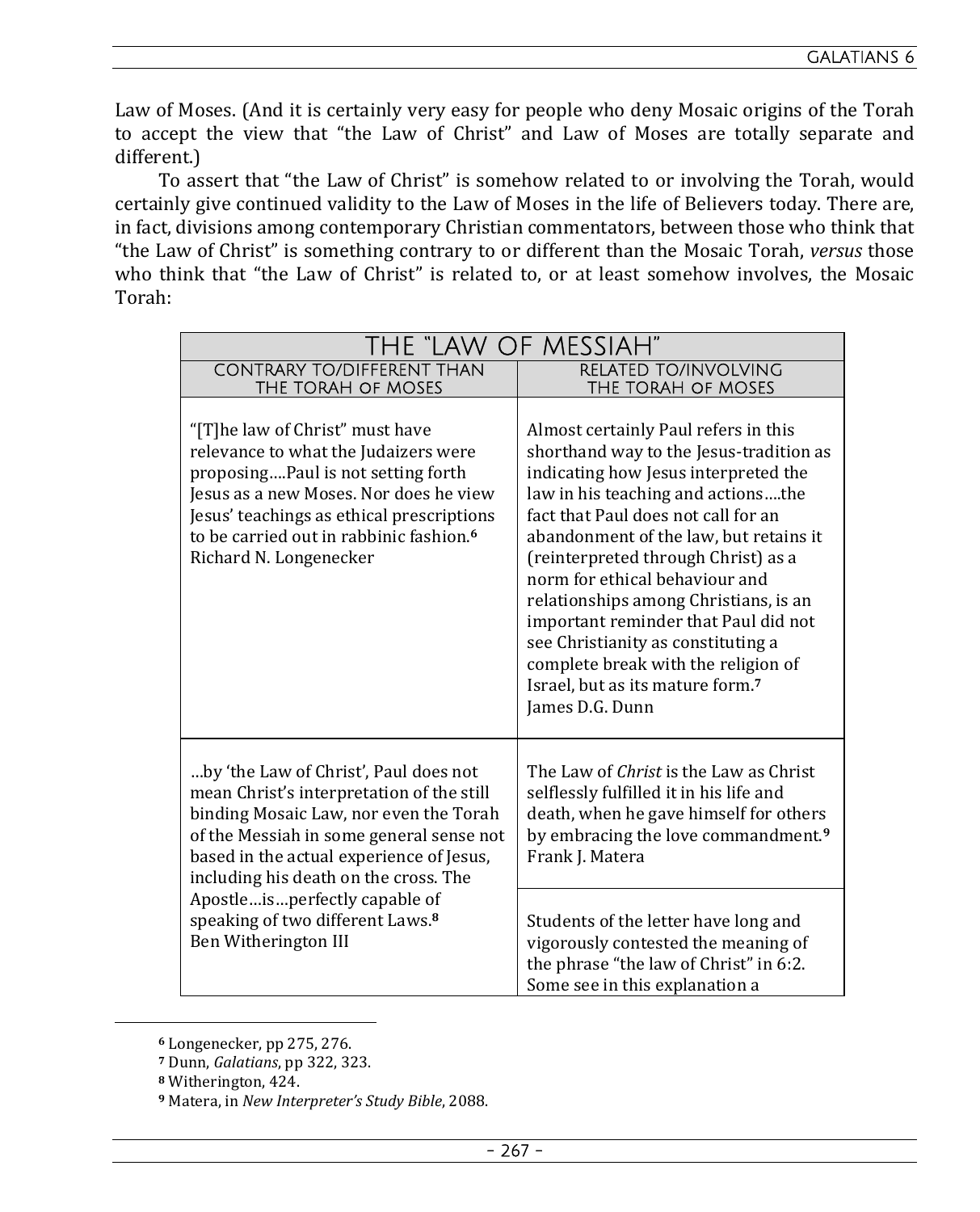| reference to a new law that the Messiah   |
|-------------------------------------------|
| would institute, but little evidence      |
| either in Paul's letters or elsewhere in  |
| the NT supports such a thesisIf 5:14      |
| has in view Christ's own fulfillment of   |
| the law, then the "law of Christ" may be  |
| the law as Christ has taken it captive by |
| his own loving obedience to God's         |
| will. <sup>10</sup>                       |
| Beverly R. Gaventa                        |
|                                           |

F.F. Bruce's remarks sit somewhere in between what we see in the above chart, as he asserts, "It may be that Paul speaks of the law of Christ here as a contrast to the law which his converts were being urged to accept: the law of Christ is a 'law' of quite a different kind, not enforceable by legal sanctions."**11** From this point of view, the "Torah" as thrust upon the Galatians by the Judaizers/Influencers had a different focus (i.e., circumcision) than that of love, something clearly epitomized in the teachings and actions of Yeshua, principally in His Sermon on the Mount (Matthew chs. 5-7).

Evangelical Christians today who think that "the Law of Christ" may be different from the Torah of Moses, tend to look at the content of the Sermon on the Mount as constituting *ton nomon tou Christou*. While Messianics cannot totally agree with this assertion, we should not disagree with the claim that "these commandments" (Matthew 5:19) which are discussed and certainly highlighted by our Lord in this teaching, **do have a high priority for us today** (albeit they are definitely concepts deeply rooted in the Torah). If fully considered, the "law of Christ," that many Christians look to (Matthew chs. 5-7), is actually something predicated on the continued validity and relevance of Moses' Teaching!**<sup>12</sup>**

Many commentators feel that Paul is appropriating the Influencers' language that is very Torah centric, and then turns it up on its head, as he is proposing that a "new law" has emerged. Ironically and somewhat paradoxically, when we examine the previous chart, there are more liberal commentators who actually hold to "the Law of Christ" being *related* to the Mosaic Torah, and more conservative commentators who hold to it being *different* than the Mosaic Torah. Clearly, the motives of the more liberal commentators are not to offend Judaism. But what of the motives of the evangelical commentators? Are they not somewhat disturbing, especially as the problems today's evangelicals suffer from have largely come about because of casting aside the Law as relevant instruction for redeemed Believers?

Such a view, while easily classified as being antinomian—as God's commandments are often not discussed in today's contemporary Christianity—is perhaps better classified as neonomian. Walter C. Kaiser considers this to be "the doctrine that a new law, opposed in

**<sup>10</sup>** Gaventa, in *ECB*, 1383.

**<sup>11</sup>** Bruce, *Galatians*, 261.

**<sup>12</sup>** For a further discussion, consult the author's exegesis paper on Matthew 5:17-19, "Has the Law Been Fulfilled?"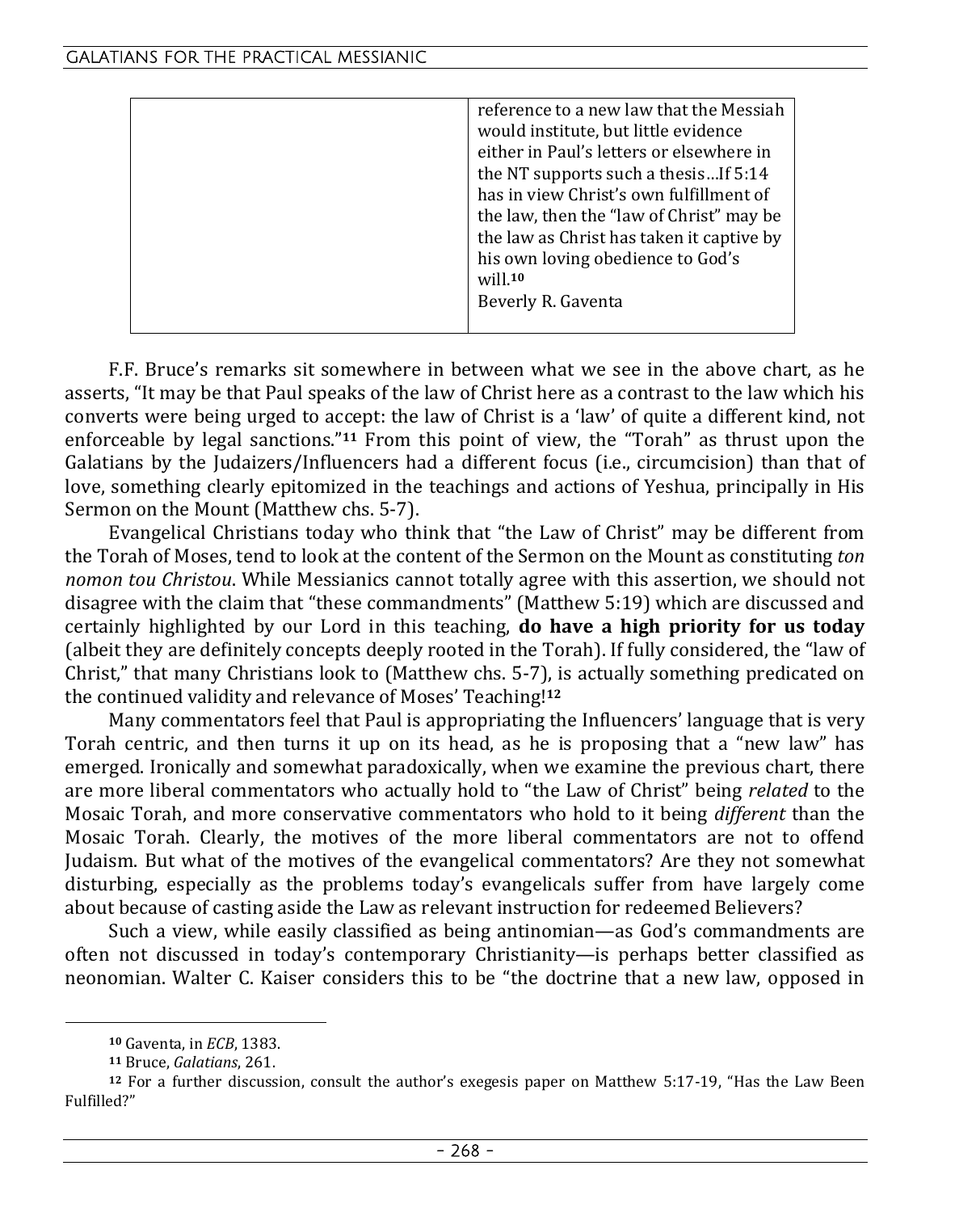some respects to the old law is a law of principles rather than precepts, especially the law of love and faith and is therefore higher than the former."**13** The challenge of such a neonomian view—asserting that only love of God and neighbor, and faith in God, are what are important today for Believers—is that without a grounding in God's Torah *very few* may actually know how to demonstrate His love and the proper actions of faith. Stripped from a Torah foundation, concepts such as "love" and "faith" could possibly be imbued with ideas that run contrary to the New Covenant.

Paul speaks of "the law of Messiah" in the context of the Galatian Believers serving one another. As he will later explain to the Romans,

"Now we who are strong ought to bear the weaknesses of those without strength and not *just* please ourselves. Each of us is to please his neighbor for his good, to his edification. For even Messiah did not please Himself; but as it is written, 'THE REPROACHES OF THOSE WHO REPROACHED YOU FELL ON ME [Psalm 69:9]'" (Romans 15:1-3).

It is absolutely true that those who serve one another (5:13) must bear a heavy burden no different than Yeshua. Witherington is right to conclude, "To bear one another's burdens was a fulfillment of the Law of Christ because it amounted to taking up one's cross and following the pattern of Christ's life and also heeding his teachings about self-sacrificial behavior."**14** Service to the Body of Messiah is by no means an easy thing—but is this service something completely and totally different from what is seen in the Torah and Tanach? Do we not see important examples of those who bore heavy burdens in the Scriptures, from the Patriarchs to Moses to David to the Prophets? Have not all of those who have entered into covenant relationship with God—and especially with *God knowing them* as His own—had to bear some kind of burden of service?

**The "Law of Messiah" is rightly considered to be** *Torah max***.** The CJB rightly paraphrases v. 2 with "the *Torah's* true meaning, which the Messiah upholds." For Messianics today, bearing one another's burdens and loving one another are to be the central focus of our Torah observance—especially in view of a fallen world which needs to see the good news of Yeshua in action (cf. Deuteronomy 4:6). Performing these critical actions finds its lead in the Gospels via the ministry of Yeshua, just as He says, "For My yoke is easy and My burden is light" (Matthew 11:30).

Many Christian figures of the past (i.e., John Wesley, Adam Clarke, Albert Barnes, et. al.) have simply interpreted "the Law of Christ" as being synonymous with "the law of love." Yet, such Christians of the past had a much higher regard for the Torah—even if they just thought all that was necessary to be followed was the "moral law" of God—which is significantly lacking among too many today. Leviticus 19:18 does clearly command, "You shall not take vengeance, nor bear any grudge against the sons of your people, but you shall love your neighbor as yourself; I am the LORD." Yeshua reemphasizes in John 13:34, "A new commandment I give to you, that you love one another, even as I have loved you, that you also love one another." The command to love one's neighbor was likely considered "new" by many

**<sup>13</sup>** Kaiser, 146, fn#17.

**<sup>14</sup>** Witherington, pp 425-426.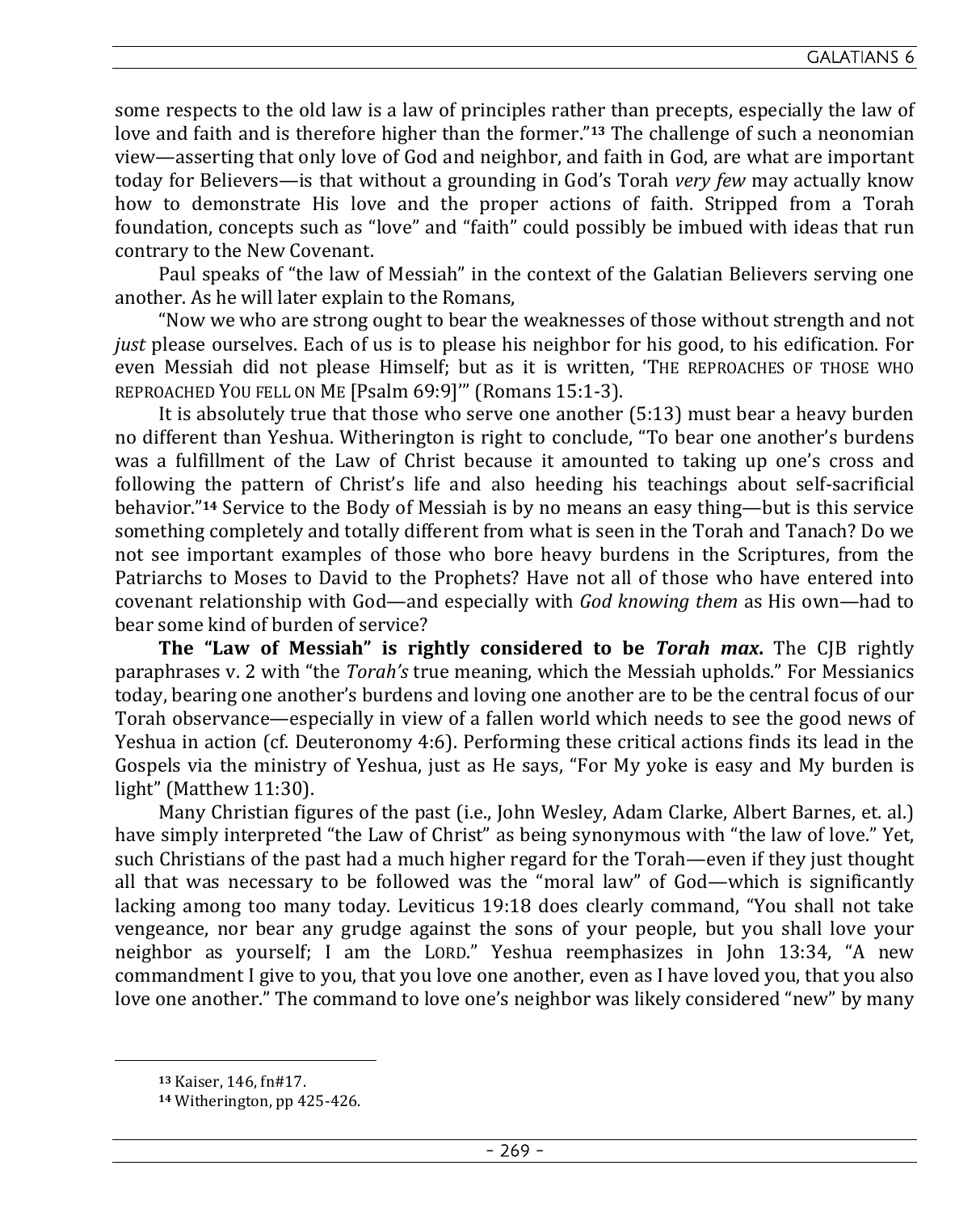people not because the command was new, but because it may have fallen out of use by far too many people in His day.**<sup>15</sup>**

What we certainly see in the ministry of Yeshua the Messiah, and consequently the ministry of Apostles such as Paul, is a reorientation of priorities in the Torah. Much of that reorientation occurred via emphases such as love, often regarded First Century (mis)handling or (mis)interpretations of the Torah, and not the Torah's own prioritization as the *Shema* certainly commanded Ancient Israel to love the Lord (Deuteronomy 6:5).

# **3 For if anyone thinks he is something when he is nothing, he deceives himself. 4 But each one must examine his own work, and then he will have** *reason for* **boasting in regard to himself alone, and not in regard to another. 5 For each one will bear his own load.**

**6:3** According to Paul, a key element of observing the Torah via the example of Messiah Yeshua is to be **self-critical**. He tells the Galatians, "For if those who are nothing think they are something, they deceive themselves" (NRSV). This is undoubtedly because the burden of proof for legitimately following the Torah by Yeshua's example is not found in the circumcision of the Influencers, but rather in bearing one another's burdens, and serving God's community. As the NLT paraphrases v. 3, "If you think you are too important to help someone in need, you are only fooling yourself. You are really a nobody." In order to be a mature, spiritual member of the Body of Messiah, a willingness to recognize one's faults will be in order. Paul will tell the Corinthians,

"Test yourselves *to see* if you are in the faith; examine yourselves! Or do you not recognize this about yourselves, that Yeshua the Messiah is in you—unless indeed you fail the test?" (2 Corinthians 13:5).

6:4 Paul further instructs the Galatians, *to de ergon heautou dokimazetō* (τὸ δè ἔργον έαυτοῦ δοκιμαζέτω), "let each one test his own work" (ESV). In being-self critical, a mature Believer is to see whether or not he or she is evidencing the fruit of the Spirit and the proper obedience that accompanies a confession of faith in Yeshua. The result of such personal testing is that one will have "reason to boast…in himself alone and not in his neighbor" (ESV). This is an important statement by Paul, because later in v. 13 he says that the Judaizers/Influencers "desire to have you circumcised so that they may boast in your flesh." Ironically perhaps, Paul tells the Galatians to find the proper actions of faith that they themselves can "boast" about, because those leading them astray *have no such actions* present in their lives. All they can "boast" about is what other people have done because of them. 1 Peter 1:7 astutely says, "the proof of your faith, *being* more precious than gold which is

**<sup>15</sup>** The term *kainos* (καινός), appearing in John 13:34, can "**pert. to being not previously present,** *unknown*, *strange, remarkable*" (*BDAG*, 496) or simply "*unknown, unheard of*" (*CGEDNT*, 90). Yeshua's reference to *entolēn kainēn* (Ἐντολὴν καινὴν) or "a new commandment" could very easily relate to how *properly embodying* the Torah command to love had gone out of favor.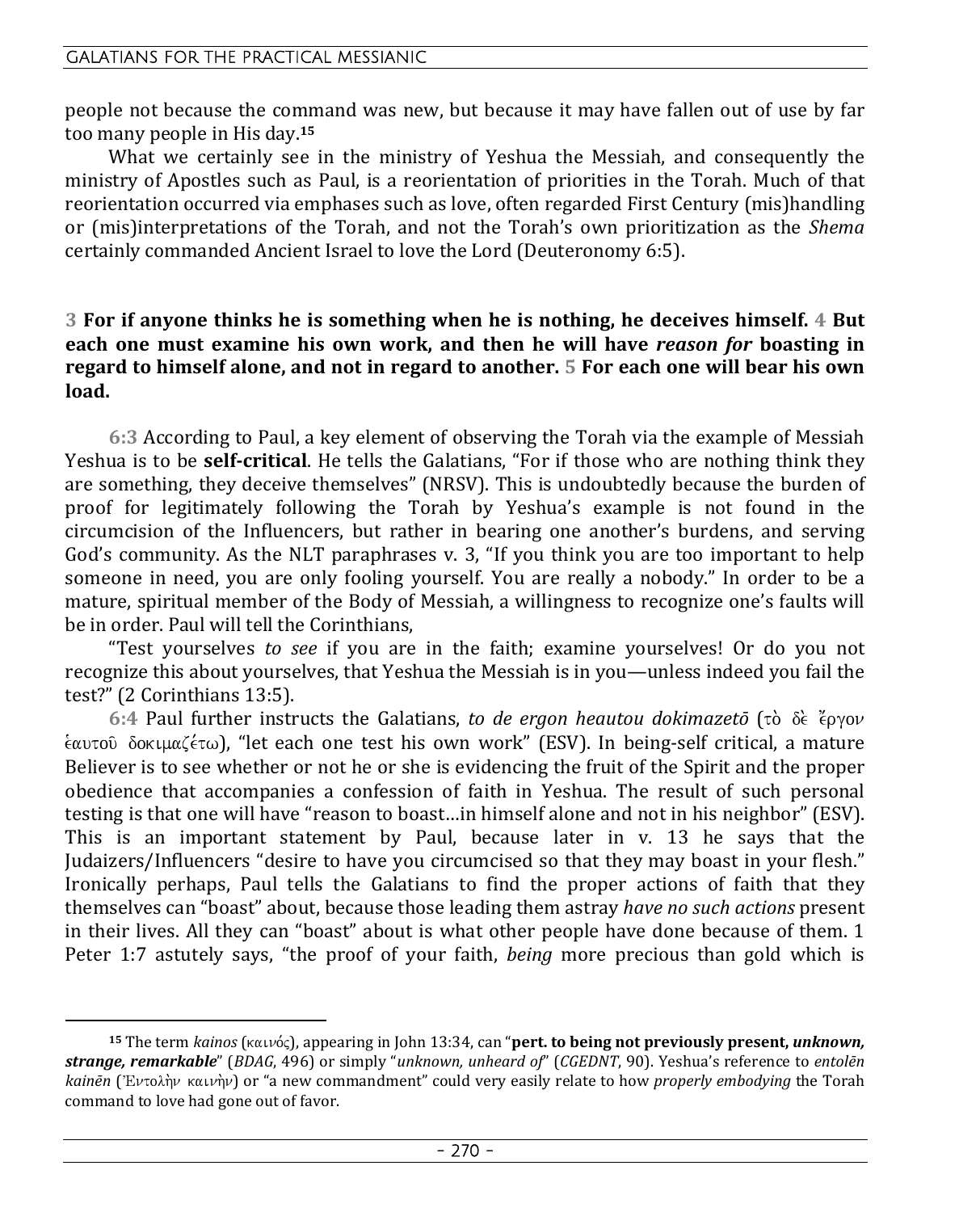perishable, even though tested by fire, may be found to result in praise and glory and honor at the revelation of Yeshua the Messiah."

**6:5** There is an emphasis on personal responsibility seen in v. 5, where Paul says "For each one will bear his own load." Many have thought this to be a reference to eschatological judgment (cf. Romans 14:10, 12; 2 Corinthians 5:10), in that each member of the Galatian community, whether those who have followed Paul, or those who have followed the Judaizers/Influencers, will have to answer for the choices that they have made. Of course, undeniable in Paul's words is the need for one's personal responsibility as a member of the faith community, *to serve the community in the here and now*. Those, who can learn to properly serve and bear one another's burdens (v. 2), will only have good things to answer for in eternity. In weighing Paul's statements throughout ch. 6, as he shifts between individual and corporate responsibility—it is clear that God's corporate people can only be restored by the restoration of individuals. Once redeemed, a born again Believer makes up a larger assembly that is to work together to accomplish the aims of the gospel.

# **6 The one who is taught the word is to share all good things with the one who teaches**  *him***.**

**6:6** V. 6 includes an admonition by Paul for the Galatians to truly help those who teach them. He says, "Anyone who receives instruction in the word must share all good things with his instructor" (NIV). Paul tells the Galatians, without saying so directly, that "I need your financial support." Bruce validly notes, "he made it his personal policy both by way of example to his converts not to live at the expense of others…he had a naturally independent spirit in this regard: it embarrasses him even to express gratitude for a gift of money from Philippi, while he deeply appreciates the loving thought which prompted it (Phil. 4:10-20)."**16** And indeed, with all of the controversy that had erupted in Galatia, some could have easily overlooked the fact that Paul had material needs. Paul himself does attest that the Galatians had been quite generous with him when he visited the first time (4:15).

Donald K. Campbell further explains, "This concept of voluntary giving to provide for the Lord's servants was revolutionary since Jews were taxed for the support of their priests and Gentiles paid fees, made vows, etc., to sustain their religions."**17** Indeed, part of observing the "Torah of Messiah" (v. 2) is going beyond some of the demands of the Mosaic Torah, and helping others in need when it is not specifically required or specified. Paul instructing the Galatians to share their resources is not akin to "selling the gospel," but rather to legitimately support those who are called to the full time service of the Lord. It is incumbent upon the students of a teacher to support him financially. And, one can support in other ways—via "good things (Grk. *pasin agathois*, πᾶσιν ἀγαθοῖς)—not exclusively limited to financial resources.

**<sup>16</sup>** Bruce, *Galatians*, 263.

**<sup>17</sup>** Campbell, in *BKCNT*, 610.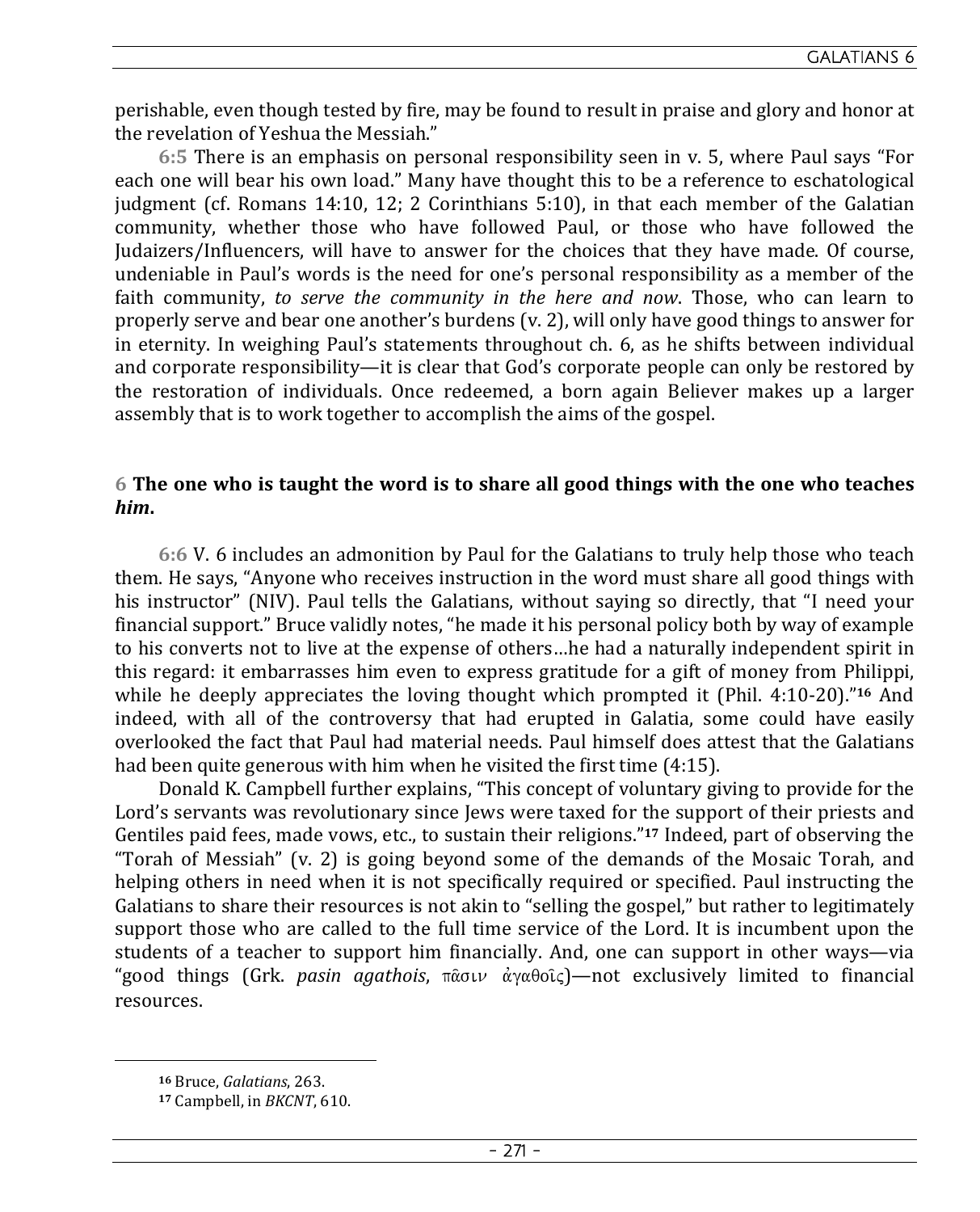#### GALATIANS FOR THE PRACTICAL MESSIANIC

It is also probably not emphasized enough what Paul is actually referring to when he makes reference to "the word" in v. 6. Many commentators have thought that this is only a reference to the gospel or good news, and while this certainly cannot be discounted, do note that v. 6 specifically refers to *teachers*. Paul makes a direct reference to those who exposit from God's Word, the Scriptures, to the Galatians. Tim Hegg indicates, "he means the Scriptures as contained in the Tanach, as well as the oral teachings of Yeshua and the Apostles"**18** available at the time. While many consider Paul's letter to the Galatians to cast aside the relevance of the Tanach or Old Testament, v. 6 actually emphasizes its importance. If the Galatians were not instructed from the Scriptures of Israel, how would they know about figures such as Abraham,**19** Hagar,**20** or Isaac,**<sup>21</sup>** *all mentioned by name*, much less all of the other Tanach individuals Paul refers to by implication? It is clear that too many have *underemphasized* the role that the Tanach actually played in molding the spiritual character of the Galatian Believers.

## **7 Do not be deceived, God is not mocked; for whatever a man sows, this he will also reap. 8 For the one who sows to his own flesh will from the flesh reap corruption, but the one who sows to the Spirit will from the Spirit reap eternal life.**

**6:7** As he gives his Galatian friends some final spiritual words, Paul employs a metaphor drawn from a common agricultural image: "Do not be deceived, God is not mocked; for whatever a man sows, this he will also reap." Some commentators have actually referred to vs. 7-9 as the "agriculture of the Spirit,"**22** as Paul's instruction gives readers important clues on how Believers are to see the fruit of the Spirit cultivated in their lives. It is notable that there were regulations in the Torah regarding reaping crops (Leviticus 19:9; 23:10; 25:11; Deuteronomy 16:9), and also important admonitions throughout the Tanach on how a person's deeds produce their own harvest:

"According to what I have seen, those who plow iniquity and those who sow trouble harvest it" (Job 4:8).

"He who sows iniquity will reap vanity, and the rod of his fury will perish" (Proverbs 22:8).

"For they sow the wind and they reap the whirlwind. The standing grain has no heads; it yields no grain. Should it yield, strangers would swallow it up. Israel is swallowed up; they are now among the nations like a vessel in which no one delights" (Hosea 8:7-8).

**<sup>18</sup>** Hegg, *Galatians*, 217.

**<sup>19</sup>** Galatians 3:6ff, 14, 16, 18; 4:22.

**<sup>20</sup>** Galatians 4:24f.

**<sup>21</sup>** Galatians 4:28.

**<sup>22</sup>** Cf. Dunnam, 126.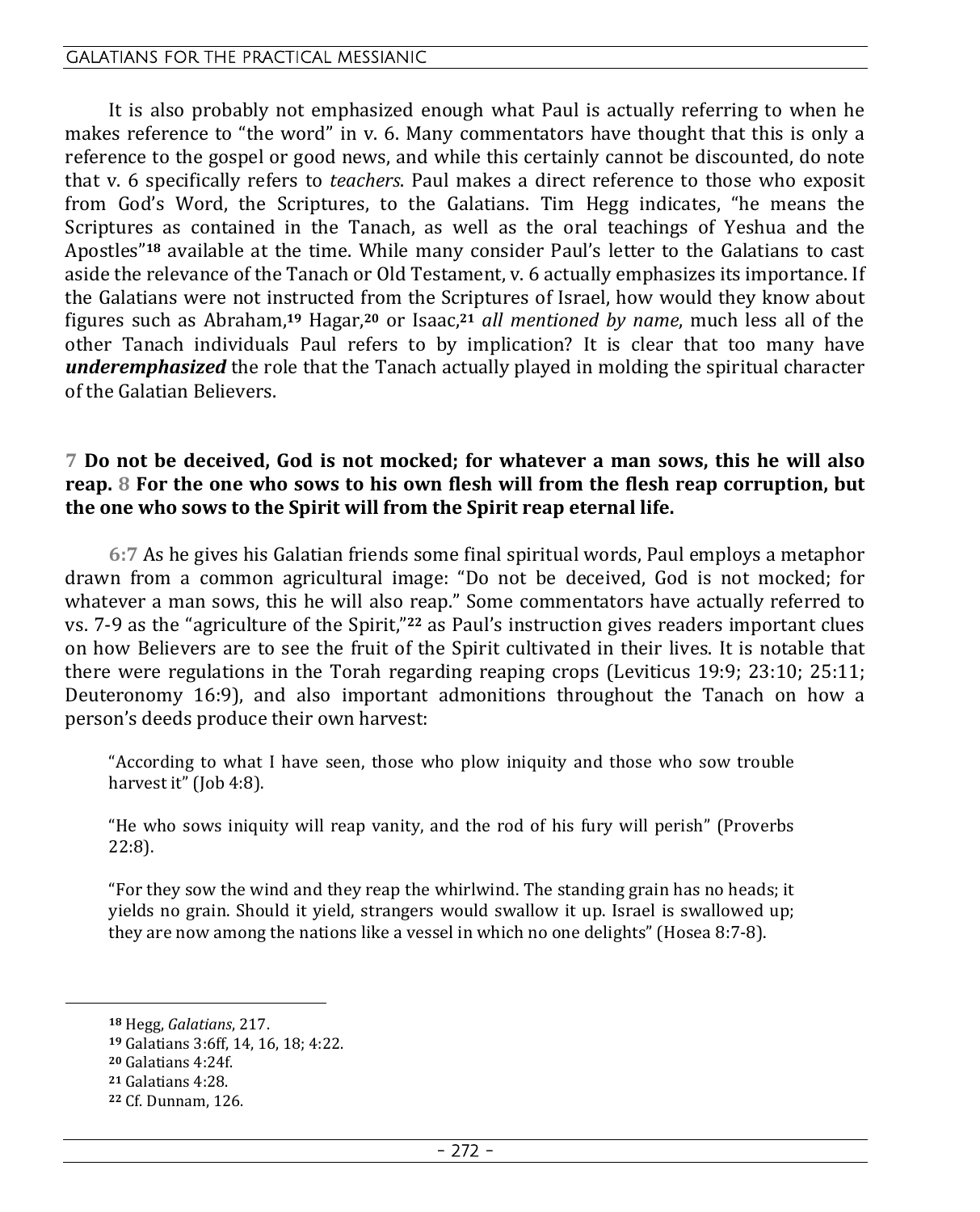"Sow with a view to righteousness, reap in accordance with kindness; break up your fallow ground, for it is time to seek the LORD until He comes to rain righteousness on you" (Hosea 10:12).

The Galatian Believers are told by Paul that they were not to be deceived, because if anyone is in the process of committing sin, God will not be "mocked." The verb *muktērizō*  $(\mu\nu\kappa \tau \eta \rho \zeta \omega)$  more specifically means, "*to turn up the nose* or *sneer at*" (*LS*).<sup>23</sup> The reason God is ultimately not mocked is because one's own sinful activities will catch up in the end, if no repentance from such sin takes place.

**6:8** Paul explains that this will take place, "because the one who sows to his flesh will reap corruption from the flesh, but the one who sows to the Spirit will reap eternal life from the Spirit" (HCSB). The key is that if one is following the example of Yeshua, empowered by God's love, then one sowing to the Spirit will reap not only eternity with Him—but great rewards in that eternity!

Some readers have actually thought that a person sowing to his "sinful nature" (NIV) is a reference to living a life of Torah obedience. Certainly, obeying God's commandments especially via the example of the Messiah (v. 2)—is a *good thing*. Yet, living a life of rote Torah observance can be "fleshly" when the motives for such observance are not a love for God or wanting to live a sanctified life. In these cases, a life of Torah "obedience" can be one motivated by flesh—but it has everything to do *with the individual*, as opposed to God's holy commandments.

It is very true that in today's Messianic community we do encounter people who practice "Torah observance" through the power of the flesh. Some people "follow Torah" with Messiah-devoid intentions. How many do we encounter today who are Torah obedient to emulate Yeshua, and obey God's commandments as a natural, Spirit-led outworking of their faith? How many people truly experience spiritual fulfillment, versus people who use "Torah observance" as a springboard for getting into other things that they have no business getting into? These are questions that we are going to be internally dealing with until the Messiah returns, and why heeding the message of Paul in Galatians is so important.

# **9 Let us not lose heart in doing good, for in due time we will reap if we do not grow weary. 10 So then, while we have opportunity, let us do good to all people, and especially to those who are of the household of the faith.**

**6:9** According to Paul, one who is guided by God's Spirit need not think that bearing another's burden (v. 2) or sowing to the Spirit is totally useless. He encourages the Galatians, "don't get tired of doing what is good. Don't get discouraged and give up, for we will reap a harvest of blessing at the appropriate time" (NLT). Instantaneous change does not occur either in the life of an individual, or certainly in the life of God's corporate people. Some of the Galatians, especially after hearing Paul's message to them and being convicted, were

**<sup>23</sup>** *LS*, 522.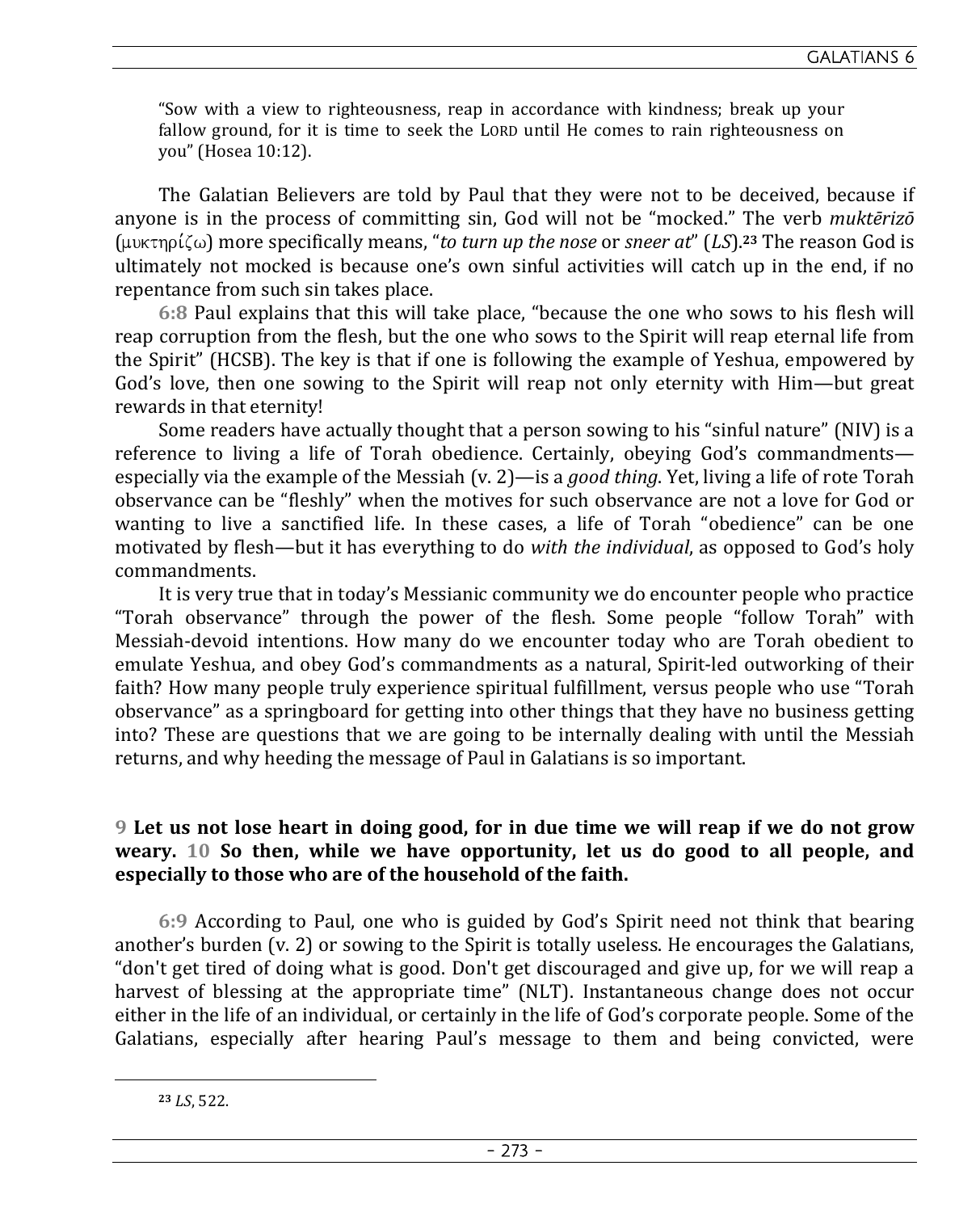#### GALATIANS FOR THE PRACTICAL MESSIANIC

undoubtedly worried that they were not up to the task to returning to a stable faith in Yeshua. Paul, however, does seem to indicate that the Galatians' problems will not be over anytime soon, and for those faithful to the Lord to not lose sight of the good that they have performed (cf. 3:3-5; 4:15). Plowing God's Word into a person's life, and serving God's community, are life-long processes.

As one grows properly in faith, at the *kairos* (καιρός) moment, God's harvest to reap will come. The term *kairos* could be rendered as "right time." It is the common Septuagint equivalent "for Heb. *'ēt* [t[e] and *mô'ēd* [d[eAm]…[and] first means 'decisive point in time,' but with more stress on divine appointment than ethical demand" (*TDNT*).**24** The poor Galatians, utterly confused by the Influencers, and now being set back on the right path by Paul, had to be reminded that all good things come in God's proper timing. This was a true word for them, and even we have to be reminded that things occur "in due season" (ESV)—as instant results often do not ensure a bountiful harvest. One cannot try to rush the harvest of God, and must let His produce grow at a natural pace. The Judaizers/Influencers in Galatia, though, tried to push things.

**6:10** One of the ways to ensure that Believers reap God's blessings is to remember, as Paul instructs the Galatians, "So then, while we have opportunity, let us do good to all people, and especially to those who are of the household of the faith." Paul says that "work[ing] for the good of all" (NRSV, HCSB), *pros pantas* ( $\pi \rho \dot{\rho}$ ,  $\pi \dot{\alpha} \nu \tau \alpha$ ;), was the manner by which the Galatians would be able to reap the Lord's harvest. This word ran contrary to the agenda of Paul's opponents, who would have likely insisted that doing good *only* to Jewish Believers and those circumcised as proselytes would have been necessary. Paul completely subverts this and universalizes the agenda of doing good. For although God had called Ancient Israel as "a kingdom of priests and a holy nation" (Exodus 19:6), He would first assert that "all the earth is Mine" (Exodus 19:5).

Of course, Paul clearly does tell the Galatians that they were to do good *pros tous oikeious tēs pisteōs* (πρὸς τοὺς οἰκείους τῆς πίστεως), "unto those of the household of the faith" (YLT). In all likelihood, this is a specific admonition to help the poorer members of the faith community. A few commentators have even thought that this is a reference to Paul insisting that in spite of the Influencers claiming the support of the Jerusalem assembly, the Galatians nevertheless have a responsibility to support Jerusalem.**25** If indeed true, this would be an indication that Paul did not want the Galatians and the Jerusalem leaders to be at odds.

## **11 See with what large letters I am writing to you with my own hand.**

**6:11** In v. 11, it is evident that from this point onward that Paul is somehow writing the letter himself, *tē emē cheiri* (τῆ ἐμῆ χειρί) or "with my own hand." Up until here, he has likely employed a scribe to write down his letter, as using an amanuensis for secretarial work was

**<sup>24</sup>** G. Delling, "*kairós*," in *TDNT*, 389.

**<sup>25</sup>** Cf. Mikolaski, in *NBCR*, 1104.